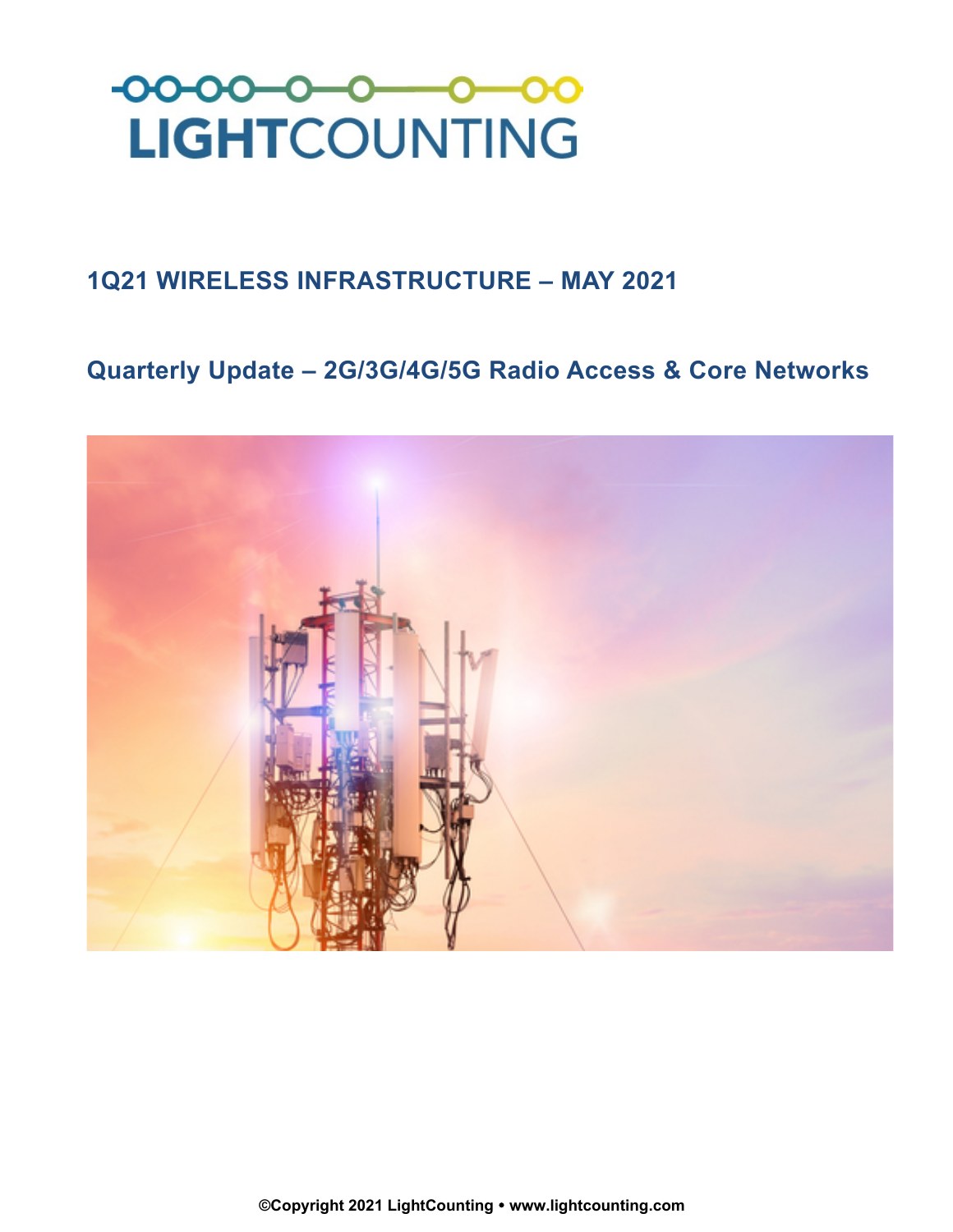

### **Table of Contents**

| LIKE 4Q20 AND FY20, 1Q21 WAS ALSO EPIC AND DEFIED ALL ODDS IN A PANDEMIC 5                               |
|----------------------------------------------------------------------------------------------------------|
| 5G REMAINS THE BRIGHT SPOT AND AS OF MID-APRIL 2021, THE NUMBER OF 5G COMMERCIAL NETWORKS HIT 163  6     |
|                                                                                                          |
|                                                                                                          |
|                                                                                                          |
| STRONG CHINA 5G ROLLOUTS KEPT HUAWEI AND ZTE ON THE LEADERSHIP BOARD, NOKIA AND SAMSUNG GAINED SHARES 7  |
| In Scandinavia, the Baltics and the Balkans, Ericsson took its former footprints back from Huawei  8     |
| IN CORE NETWORKS, THE BULK OF 5G CORE SALES CAME FROM CHINA IN 1Q21: HUAWEI AND ZTE COMBINED COMMAND     |
|                                                                                                          |
|                                                                                                          |
|                                                                                                          |
|                                                                                                          |
|                                                                                                          |
| OUR LONG-TERM WIRELESS INFRASTRUCTURE MARKET FORECAST REMAINS UNCHANGED, IT PEAKS                        |
|                                                                                                          |
|                                                                                                          |
|                                                                                                          |
| HOME TO THE WORLD'S LARGEST WIRELESS NETWORK FOOTPRINTS, ASIA PACIFIC WILL REMAIN THE LARGEST MARKET  18 |
| NORTH AMERICA WILL REMAIN THE WORLD'S SECOND LARGEST WIRELESS INFRASTRUCTURE MARKET AFTER ASIA PACIFIC   |
|                                                                                                          |
|                                                                                                          |
|                                                                                                          |